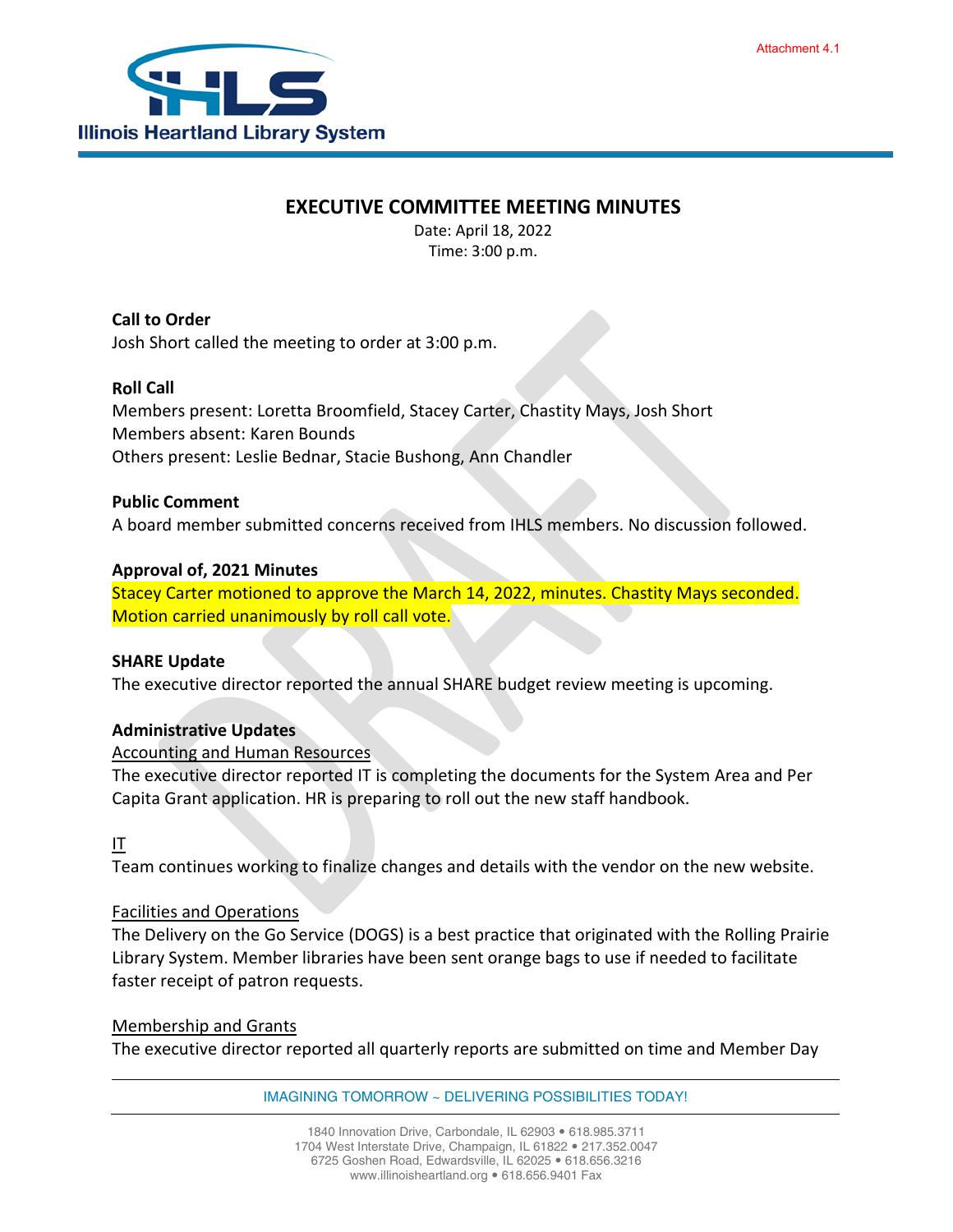### planning is underway.

#### Administration

The executive and accounting directors met with the Consortium of Academic and Research Libraries in Illinois (CARLI) regarding a potential lease of part of the Champaign hub.

# **Open Meeting Act Compliance**

None

### **Committee Updates**

Advocacy Committee The committee met on April 6 and held a routine meeting.

### Budget and Finance Committee

The board president reported the committee met and discussed all items listed later in this agenda.

## Facilities and Operations Committee

The committee chair reported the committee met and held a routine meeting.

### Membership and Policy Committee

The committee chair shared questions from the committee about the FY2023 Operational Plan and have asked for follow up at the next meeting. The executive director provided answers to some of the questions.

### Personnel Committee

The committee chair reported the committee did not meet but received a written report.

### Nominating Committee

The executive director reported the committee will meet soon to finalize the election results.

### **Unfinished Business**

### Automatic Material Handler

The executive director reported that the work with Greg Pronevitz has been valuable and he has provided information and guidance. A Request for Information (RFI) will go out later this week.

### FY2022 Champaign Restroom Improvements

The executive director reported the only items needed to complete the remodel are the bathroom stalls.

### FY2022 Edwardsville Building Updates

The executive director reported the current goal is to create a meeting space on the lower level.